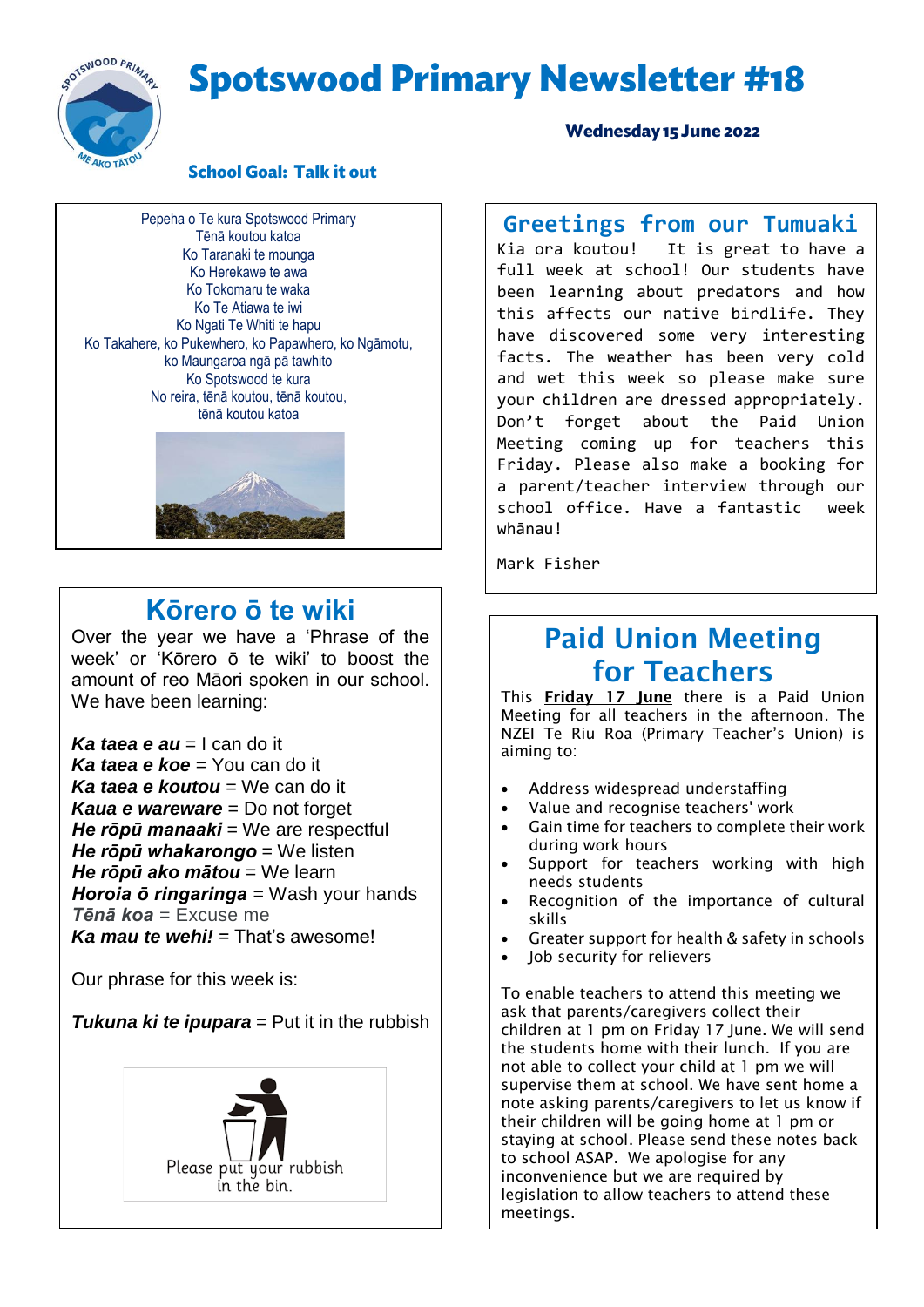### **Teacher Only Day**

Please remember that we have one more Teacher Only Day scheduled for **next week:**

**Thursday 23 June** (Day before Matariki)

Please make alternative arrangements for the care of your children on this day.

### Home Learning Packs

A small number of students are isolating due to COVID-19. Some students have even had to isolate for a second time. Please be aware that from now on home learning packs will only be delivered to students who are isolating upon request. We would also like to direct you to our school website using the link below:

<http://www.spotswoodprimary.co.nz/>

Once you are on the website click the menu tab and then the 'Supporting your child's learning from home' tab. You will find a huge range of ideas and resources. You can use this any time your child needs to be away from school for more than a day or two.

### **Student Absences**

Please note that if your child is absent from school you may notify us by: School app School mobile: 027 211 3489 or the school phone: 06 7511331

We have also noticed that many parents/caregivers have been regularly driving into the school carpark and picking up their children early. Firstly, the carpark is for staff only and our students are learning right up to the end of the day. If you are regularly picking them up early or dropping them off late they are missing out on valuable learning time.

# **Sports News**

Congratulations to our players of the day:

#### **Netball**

Blue – Nakesha Potroz White – Tasha Macleod Aces – Shara-Leigh Rolleston-Tamatea Diamonds –Everyone! Hearts – Holly O'Sullivan

#### **Hockey** Game cancelled

**Basketball** Jackson Marston

### **Opening Hours for the School Office**

Please be aware that the school office is open between the hours of 8.30 am and 3.30 pm. If you have any queries outside of these hours you may wish to contact us via:

email: [office@spotswoodprimary.co.nz](mailto:office@spotswoodprimary.co.nz) Text: 027 211 3489

Or phone: 06 7511 331 and leave a message. We will get back to you as soon as possible.

### **Welcome to New Students**

Welcome to the following students and their whānau who started at our school recently:

Roman Te Runa Room 6, Ezekiel Ngaia Room 7 and Akilah Yee Room 15

Haere mai ki te kura o Spotswood Primary!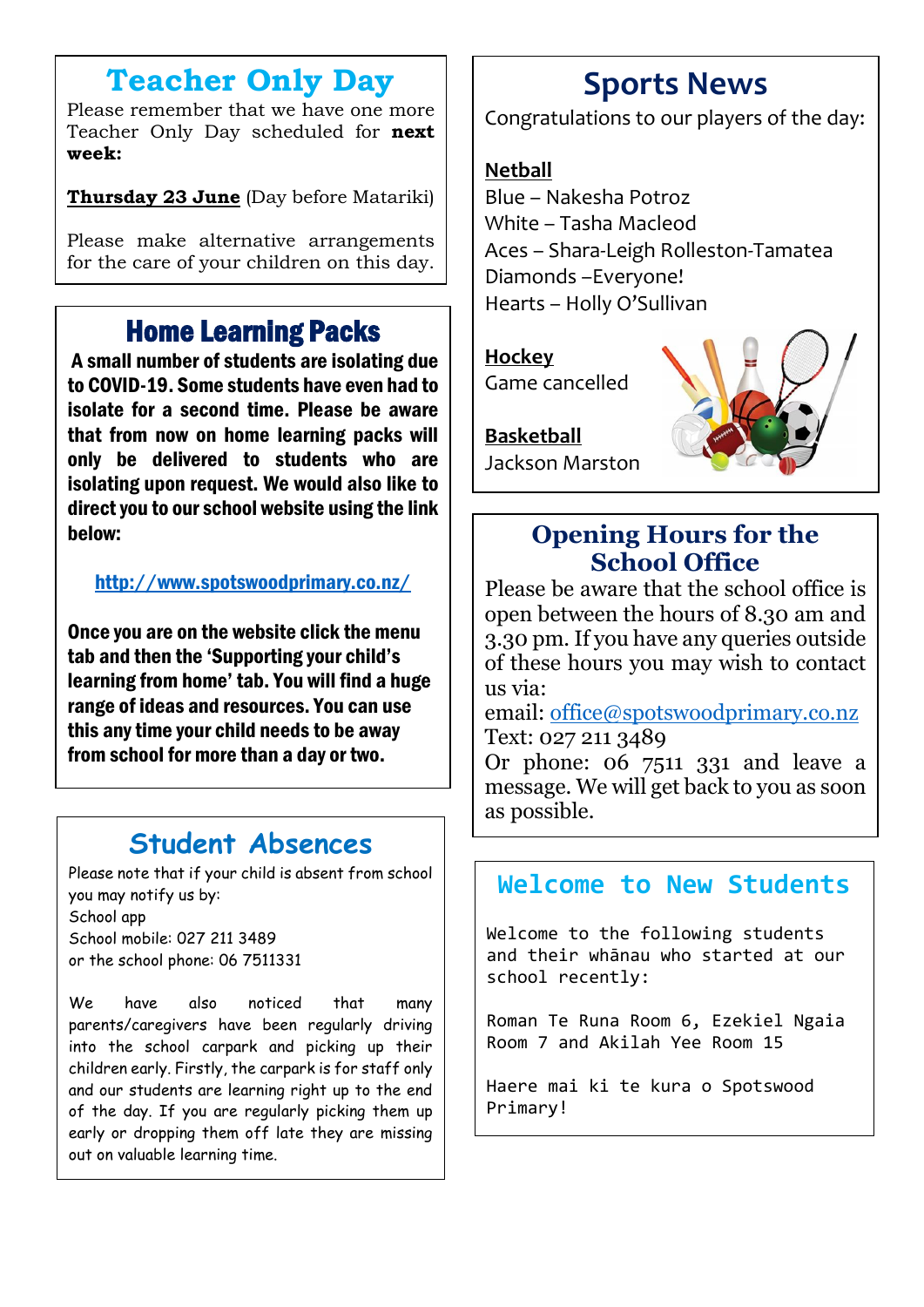

### **Term 2 Calendar of Events**

Here are some of the events scheduled for Term 2:

Week 7 (13 – 17 June) Monday 13 June – Board Meeting Friday 17 June – Kaitake House Leader Assembly

Week 8 (20 – 24 June) Wednesday 22 June – Matariki Celebrations at school Thursday 23 June – Teacher Only Day Friday 24 June – Matariki Holiday

Week  $9(27 \text{ June} - 1 \text{ July})$ Friday 1 July – Assembly hosted by Room 15 and Goal Setting Reports issued

Week 10 (4 – 8 July) Tuesday 5 July – Goal Setting Interviews Wednesday 6 July – Goal Setting Interviews and Board Meeting Friday 8 July – Assembly hosted by Room 4

### **Hybrid Learning**

We are working at strengthening connections between home and school. Each week we are going to put a little exercise on the website and Seesaw for students and their whānau to do together, related to our school value. You should see the following on our website or Seesaw. Give it a go. We would love to hear from you!



# School App

We send out lots of reminders on our school app. It is free. There is also a calendar of school events, email addresses for our teachers and you can complete an absence notification. If you have not already done so please scan this QR code for the school app!



# **School Board**

Our next Board meeting is Wednesday 6 July at 6 pm. You may be interested to know that all Board meetings are public but you must contact the Board Presiding Member (Chairperson) if you wish to have speaking rights. Board meeting minutes are available upon request. The role of the Board is governance of the school, meaning they make sure that everything that needs to be done in the school happens, legally, ethically and in the best interests of the students. It is an important responsibility. We are very grateful to our Board members for giving up their time to ensure that our students receive the education they deserve. Our Board members are:

Stephen Casey (Presiding Member) email: [stephen.board@spotswoodprimary.co.nz](mailto:stephen.board@spotswoodprimary.co.nz)

Ali Gibson email[: ali.board@spotswoodprimary.co.nz](mailto:ali.board@spotswoodprimary.co.nz)

Siniva Isaia email[: siniva.board@spotswoodprimary.co.nz](mailto:siniva.board@spotswoodprimary.co.nz)

Dulcina Beynon email[: dulcina.board@spotswoodprimary.co.nz](mailto:dulcina.board@spotswoodprimary.co.nz)

Sandra Gower (Staff Representative) email[: sandra@spotswoodprimary.co.nz](mailto:sandra@spotswoodprimary.co.nz)

Mark Fisher (Principal) email[: principal@spotswoodprimary.co.nz](mailto:principal@spotswoodprimary.co.nz)